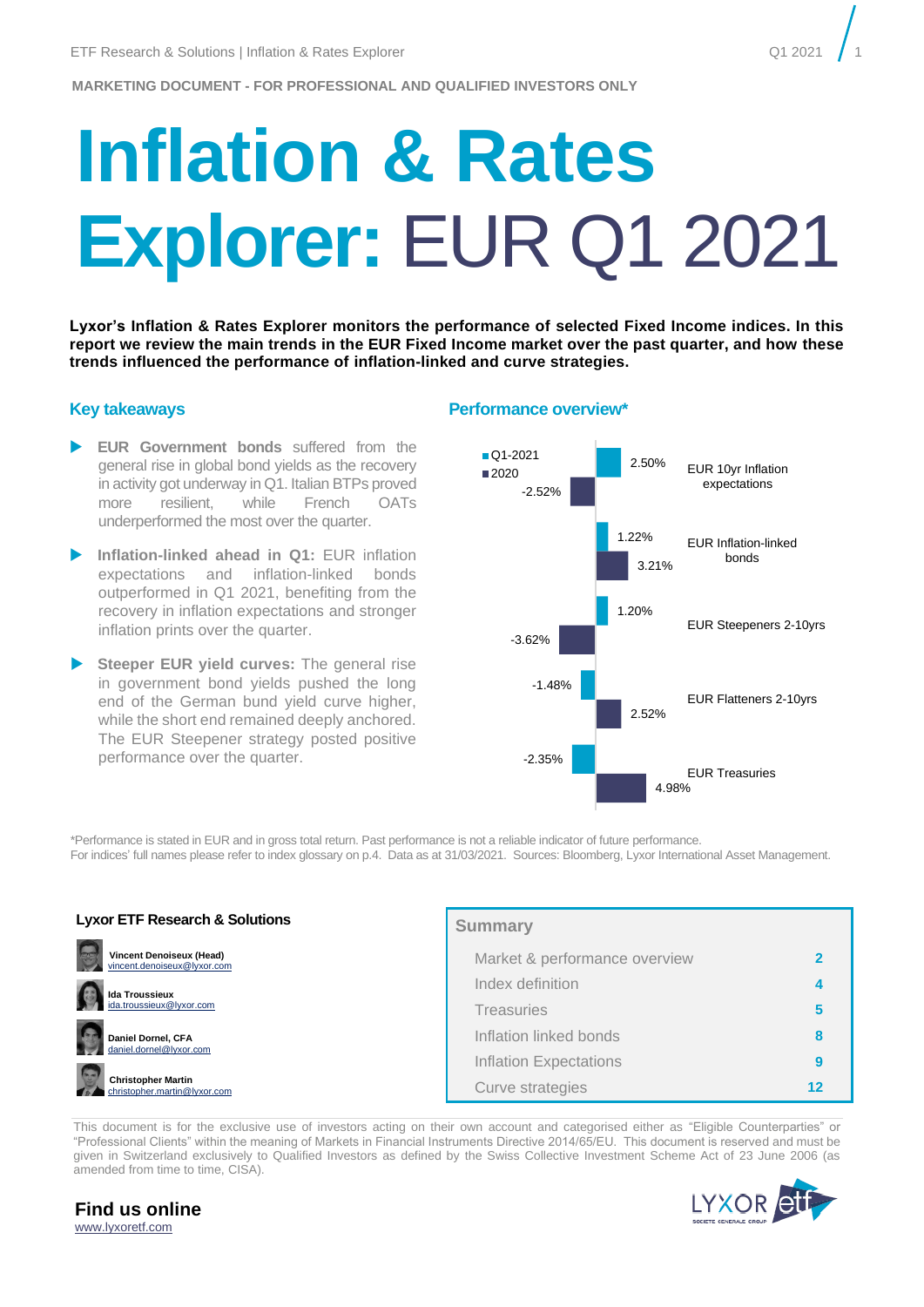# <span id="page-1-0"></span>Market & performance overview

#### A reopening rebound for EUR inflation-linked

Headline HICP Inflation in the euro area headed into positive territory in Q1 2021, supported by positive base effects from the recovery in energy prices and the end of the German VAT cut in January.

Inflation prints also started normalising across various sub-sectors within the inflation basket, not just energy. Core services have bounced back to pre-Covid levels, while core goods have increased substantially. However, there is still substantial 'noise' in items like clothing, and some core goods may be experiencing a temporary supply-driven squeeze.

Looking ahead, headline inflation is widely expected to move higher over the coming months, initially helped by base effects in energy. Higher expectations have driven greater flows into EUR inflation-linked exposures since the beginning of 2021, and inflation linked ETPs have also recorded positive flows.

In this context, the EUR inflation expectations strategy outperformed in Q1 2021, benefiting from the further recovery in inflation expectations and less-negative EUR repo rates compared to 2020. EUR inflationlinked bonds outperformed nominal bonds, but overall performance was negatively impacted by the general bond selloff seen in the first quarter of 2021 (see p[.8-](#page-7-0) [11](#page-7-0) for more details).

Over the longer term, the slack in product and labour markets and the stronger euro may keep a lid on inflation in the euro area. It will take some time for core inflation to trend back to its pre-crisis levels.

**Inflation breakeven rebound – less driven by oil** *EUR inflation swaps & Brent price*



**Core prices started to recover** *Euro HICP broken down by category (MoM % change)*







For all data sources: Bloomberg, Morningstar, Lyxor International Asset Management. Data as at 31/03/2021 Past performance is not a reliable indicator of future returns

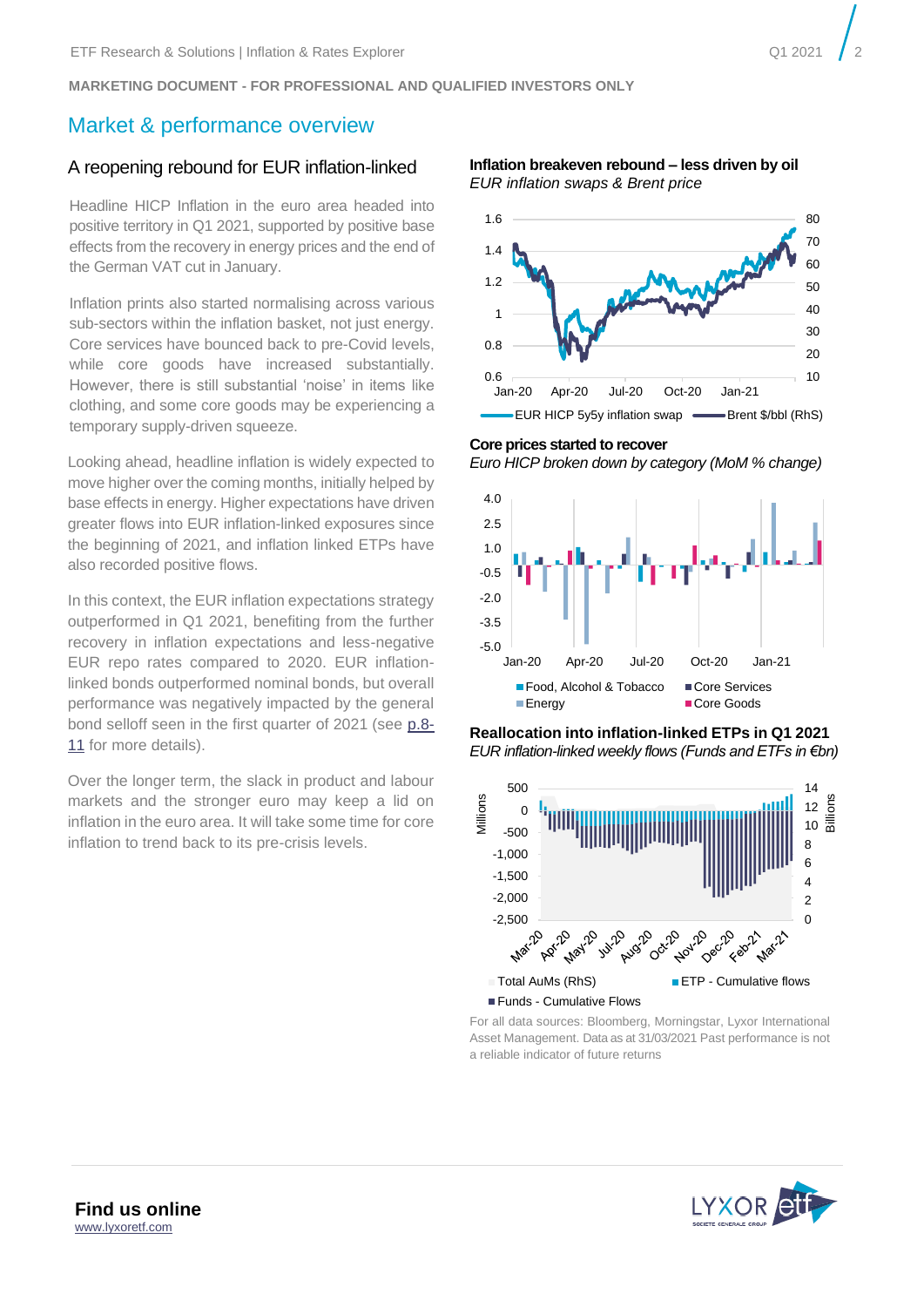## The global recovery pushed Bund yields higher

The global reflationary policy mix and the further normalisation in economic activity have pushed longterm EUR government bond yields higher. Business surveys are pointing to further recovery as pointed out by the strong recovery in Manufacturing PMIs in March and as well as the improvement in services. The spread between German 2Y Schatz and 10Y Bund yields widened in Q1 2021 as a result. The short end of the German Bund yield curve remained heavily anchored supported by accommodative ECB policies. On the other hand, the long end shifted higher. supported by expectations that mass Covid vaccination campaigns will lead to widespread business reopening and spur economic growth.

Reflationary pressure pushed yield curves steeper in Europe. However, EUR rates will remain under the strict control of the ECB. The ECB stepped up at its March meeting, deciding to strengthen its PEPP purchase to curb any unwarranted rise in EUR rates.

In this context, the EUR 2-10yr curve steepening strategy posted positive gains in Q1 2021 (see [p.12](#page-11-0) for the detailed performance analysis).

**Economic activity in the euro area has improved** *Eurozone PMIs (Manufacturing & Services)*



**The German Bund yield curve steepened in Q1 2021** *German Bund yield curve (in percentage point)*



For all data sources: Bloomberg, Lyxor International Asset Management. Data as at 31/03/2021. Past performance is not a reliable indicator of future returns.

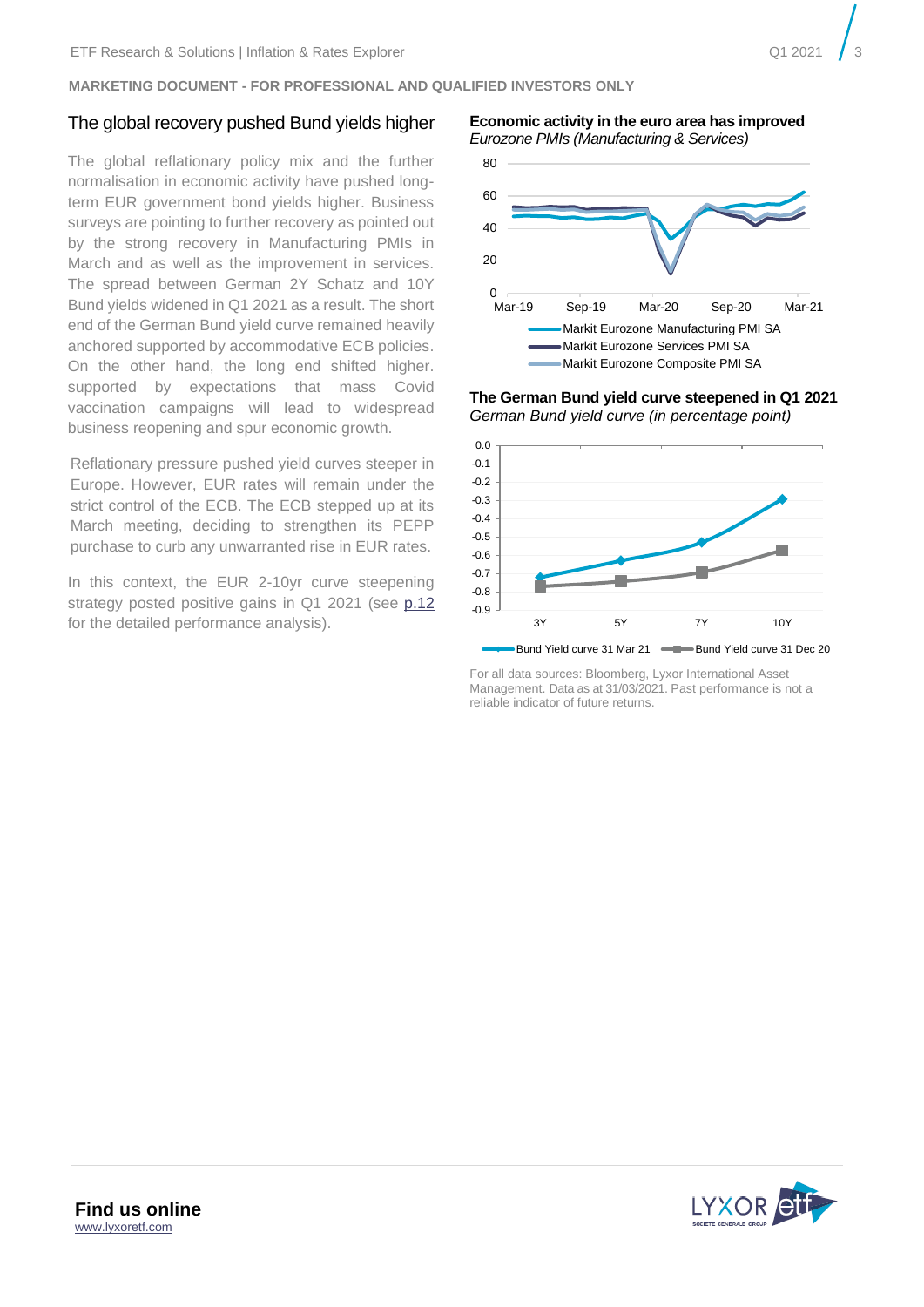# <span id="page-3-0"></span>Index definition

| <b>Index Exposure</b>                       | <b>Index name</b>                                                                                                                                                                                                                                                                                                                                                                                                                                                                                        | <b>Bloomberg ticker</b> |  |  |  |  |  |
|---------------------------------------------|----------------------------------------------------------------------------------------------------------------------------------------------------------------------------------------------------------------------------------------------------------------------------------------------------------------------------------------------------------------------------------------------------------------------------------------------------------------------------------------------------------|-------------------------|--|--|--|--|--|
| <b>EUR Inflation-Linked bond</b>            | Bloomberg Barclays Euro Inflation Linked - All CPI Index                                                                                                                                                                                                                                                                                                                                                                                                                                                 | LF96TREU                |  |  |  |  |  |
|                                             | The Index includes euro-denominated inflation-linked government bonds within the euro zone<br>with maturities greater than one year.                                                                                                                                                                                                                                                                                                                                                                     |                         |  |  |  |  |  |
| <b>EUR 2-10 Year Inflation expectations</b> | Markit iBoxx EUR Breakeven Euro-Inflation France & Germany Index                                                                                                                                                                                                                                                                                                                                                                                                                                         | IBXXEBF1                |  |  |  |  |  |
|                                             | The index is designed to provide exposure to breakeven inflation by entering into a long position<br>in inflation-linked bonds issued by France and Germany and a short position in France and<br>Germany sovereign bonds with adjacent durations.                                                                                                                                                                                                                                                       |                         |  |  |  |  |  |
| EUR 2-10 Year Inverse                       | iBoxx EUR Inverse Breakeven Euro-Inflation France & Germany                                                                                                                                                                                                                                                                                                                                                                                                                                              | <b>IBXXEIBE</b>         |  |  |  |  |  |
| <b>Inflation expectations</b>               | The index is representative of a short position in inflation-linked bonds issued by France and<br>Germany and a long position in France and Germany sovereign bonds with adjacent durations.                                                                                                                                                                                                                                                                                                             |                         |  |  |  |  |  |
| <b>EUR Treasuries</b>                       | Bloomberg Barclays Euro Treasury 50bn Bond Index                                                                                                                                                                                                                                                                                                                                                                                                                                                         | 135205EU                |  |  |  |  |  |
|                                             | The index is representative of the performance of EUR denominated government bonds issued by<br>countries of the European Monetary Union with at least €50bn of government bonds in issuance. Eligible<br>securities must have maturities of at least 1 year, with a minimum outstanding amount of €300m.                                                                                                                                                                                                |                         |  |  |  |  |  |
| <b>EUR Treasuries</b>                       | FTSE MTS Highest Rated Macro-Weighted Government Bond Index                                                                                                                                                                                                                                                                                                                                                                                                                                              | <b>FMMPHRG5</b>         |  |  |  |  |  |
| <b>Highest Rated Macro Weighted</b>         | The index, denominated in EUR, is representative of the performance of eurozone government<br>bonds that have the highest credit ratings. Bonds are weighted in the index according to<br>macroeconomic indicators.                                                                                                                                                                                                                                                                                      |                         |  |  |  |  |  |
| <b>EUR Flatteners 2-10 years</b>            | Solactive EUR Daily (x7) Steepener 2-10 Index                                                                                                                                                                                                                                                                                                                                                                                                                                                            | SOED7STT                |  |  |  |  |  |
|                                             | The index tracks the investment performance of a systematic strategy whose returns are directly linked to<br>changes in the German government bond yield curve. The index is constructed such that for a 1bp<br>decrease in the steepness of the curve, the index is expected to increase roughly 7bps, though market<br>factors may cause some deviation. The index consists of two underlying components: a short position in<br>the Euro-Schatz-Futures and a long position in the Euro-Bund-Futures. |                         |  |  |  |  |  |
| <b>EUR Steepeners 2-10 years</b>            | Solactive EUR Daily (x7) Flattener 2-10 Index<br>SOED7FTT                                                                                                                                                                                                                                                                                                                                                                                                                                                |                         |  |  |  |  |  |
|                                             | The index tracks the investment performance of a systematic strategy whose returns are directly linked to<br>changes in the German government bond yield curve. The index is constructed so that for a 1bp increase<br>in the steepness of the curve, the index is expected to increase roughly 7bps, though market factors may<br>cause some deviation. The index consists of two underlying components: a long position in the Euro-<br>Schatz-Futures, and a short position in the Euro-Bund-Futures. |                         |  |  |  |  |  |

Source: Bloomberg, Solactive, IHS Markit, FTSE MTS, Lyxor International Asset Management.

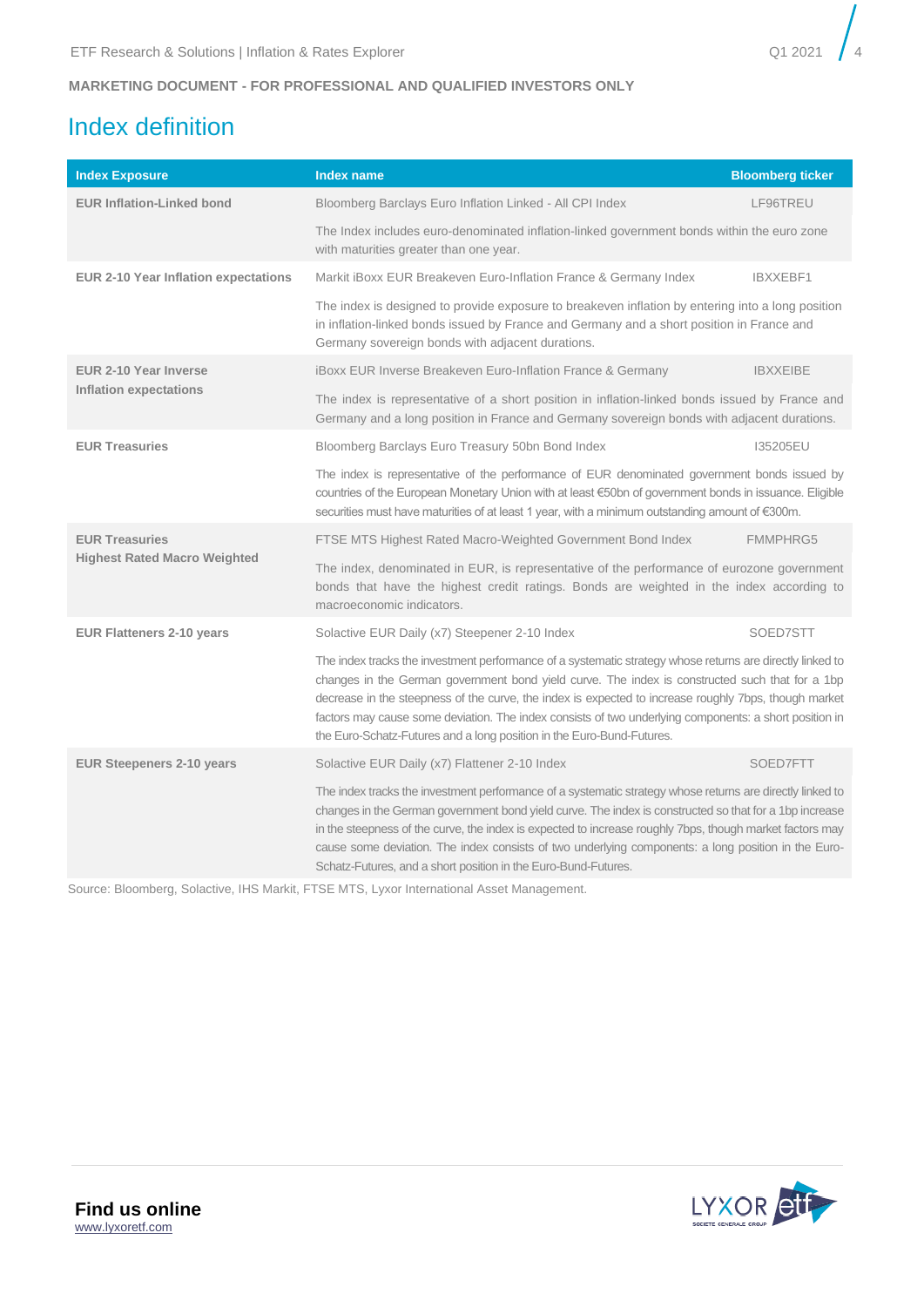# <span id="page-4-0"></span>EUR Treasuries

Bloomberg Barclays Euro Treasury 50bn Bond Index and buckets

#### **Index performance**



Base 100 = 01/06/2016

Sources: Lyxor International Asset Management, Bloomberg Barclays. Data as at 31/03/2021.

Past performance is not a reliable indicator of future returns

|                      | <b>Duration</b> | <b>Yield to</b><br><b>Worst</b> | QoQ yield<br>change (in<br>bps) | Q1 2021   | Q4 2020 | 2020   |
|----------------------|-----------------|---------------------------------|---------------------------------|-----------|---------|--------|
| <b>Euro Treasury</b> | 8.6             | $-0.03%$                        | 19.4                            | $-2.35%$  | 1.23%   | 4.98%  |
| Euro Treasury 1-3Y   | 1.8             | $-0.55%$                        | 6.6                             | $-0.26%$  | 0.07%   | 0.02%  |
| Euro Treasury 3-5Y   | 3.8             | $-0.45%$                        | 9.9                             | $-0.40%$  | 0.40%   | 1.30%  |
| Euro Treasury 5-7Y   | 5.6             | $-0.28%$                        | 13.8                            | $-0.80\%$ | 0.80%   | 2.84%  |
| Euro Treasury 7-10Y  | 7.9             | $-0.05%$                        | 21.6                            | $-1.63%$  | 1.17%   | 4.52%  |
| Euro Treasury 10-15Y | 10.6            | 0.34%                           | 31.6                            | $-2.75%$  | 1.85%   | 7.01%  |
| Euro Treasury 15Y+   | 19.1            | 0.70%                           | 36.2                            | $-6.56\%$ | 2.80%   | 13.23% |
| Euro Treasury 25Y+   | 25.2            | $0.90\%$                        | 39.4                            | $-9.13%$  | 3.35%   | 17.56% |

Sources: Lyxor International Asset Management, Bloomberg Barclays. Data as at 31/03/2021. Performance is stated in USD and in gross total return. Past performance is not a reliable indicator of future returns

#### **Index breakdown by maturity buckets Yield Duration profiles**





Sources: Lyxor International Asset Management, Bloomberg Barclays. Data as at 31/03/2021. Past performance is not a reliable indicator of future returns



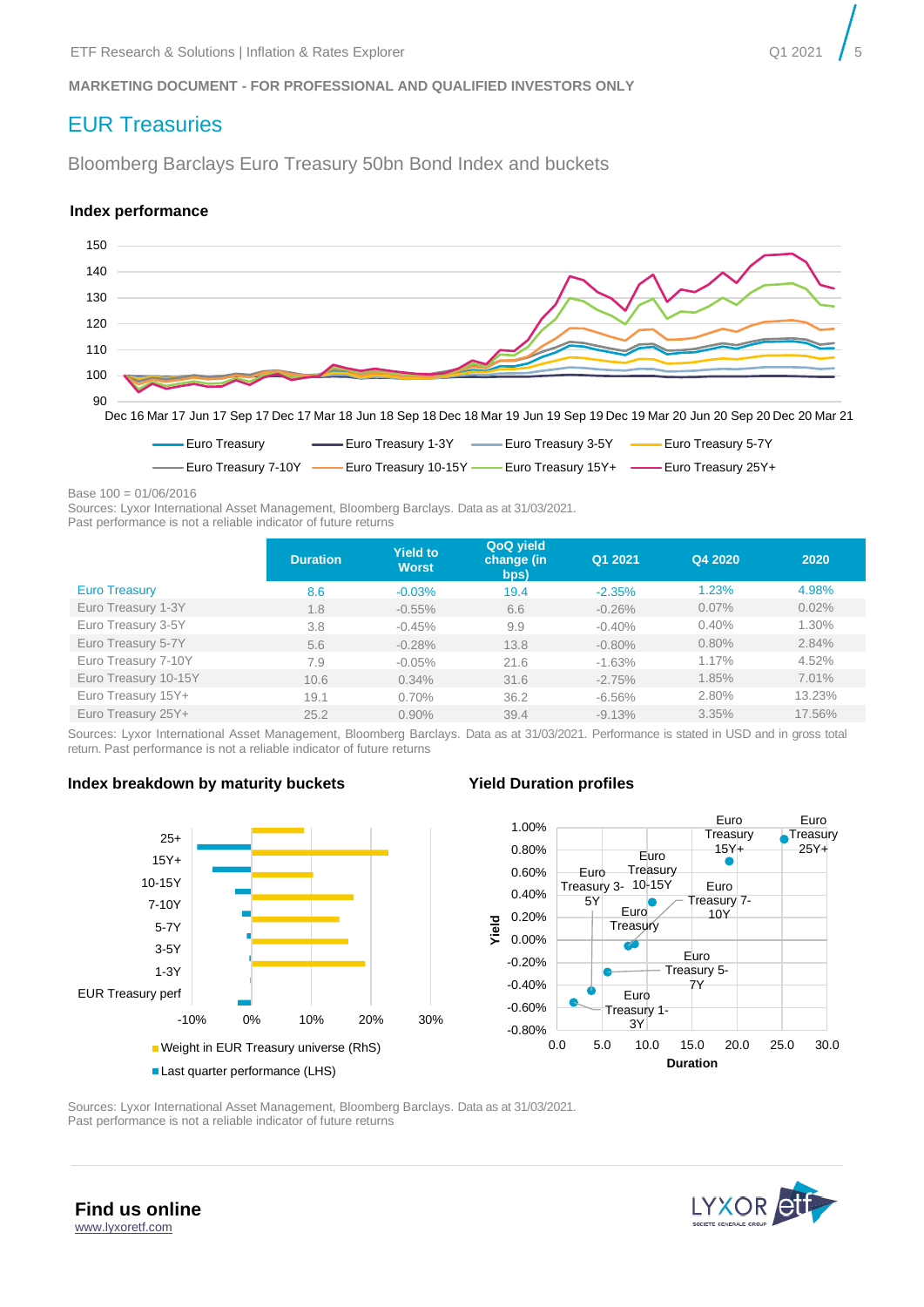# EUR Treasuries – Highest Rated Macro Weighted

FTSE MTS Highest Rated Macro-Weighted Government Bond Index and buckets

#### **Index performance**





Base 100 = 01/06/2016

Sources: Lyxor International Asset Management, Bloomberg Barclays. Data as at 31/03/2021. Past performance is not a reliable indicator of future returns.

|                                     | <b>Duration</b> | <b>Yield to</b><br><b>Worst</b> | QoQ yield<br>change (in<br>bps) | Q1 2021   | Q4 2020  | 2020     |
|-------------------------------------|-----------------|---------------------------------|---------------------------------|-----------|----------|----------|
| Euro T Highest rated Macro weighted | 8.8             | $-0.31%$                        | 20.0                            | $-2.85%$  | 0.55%    | 3.83%    |
| Euro Treasury                       | 8.6             | $-0.03%$                        | 19.4                            | $-2.35%$  | 1.23%    | 4.98%    |
| Euro T HR MW 1-3Y                   | 1.9             | $-0.67%$                        | 5.0                             | $-0.29%$  | $-0.11%$ | $-0.49%$ |
| Euro T HR MW 3-5Y                   | 3.9             | $-0.64%$                        | 8.0                             | $-0.63%$  | 0.10%    | 0.44%    |
| Euro T HR MW 5-7Y                   | 5.9             | $-0.51%$                        | 16.0                            | $-1.12%$  | 0.19%    | 1.66%    |
| Germany                             | 8.2             | $-0.42%$                        | 18.4                            | $-2.44%$  | $0.33\%$ | 3.01%    |
| France                              | 9.2             | $-0.14%$                        | 23.8                            | $-3.06\%$ | 0.63%    | 4.51%    |
| Italy                               | 7.6             | 0.39%                           | 9.6                             | $-0.90\%$ | 2.70%    | 7.93%    |
| Spain                               | 8.5             | 0.14%                           | 21.1                            | $-2.30%$  | 1.61%    | 4.35%    |

Sources: Lyxor International Asset Management, Bloomberg Barclays. Data as at 31/03/2021. Performance is stated in USD and in gross total return. Past performance is not a reliable indicator of future returns

#### **Estimated impact relative to Euro treasury**

*(weight difference \* (country total return – EUR treasuries total return))*



Sources: Lyxor International Asset Management, Bloomberg Barclays. Data as at 31/03/2021 Past performance is not a reliable indicator of future returns

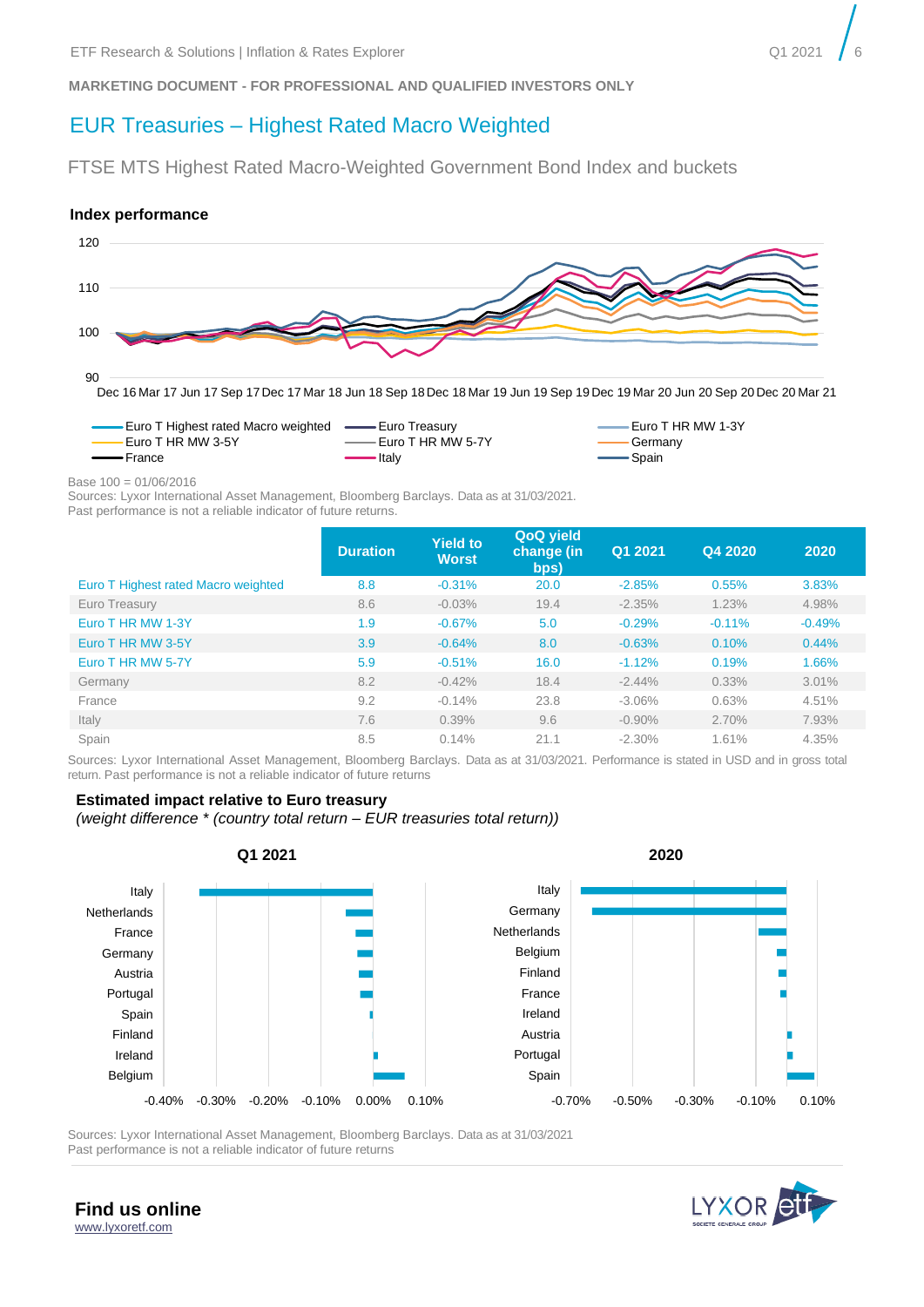#### **Index breakdown by country issuers**



Sources: Lyxor International Asset Management, Bloomberg Barclays. Data as at 31/03/2021. Past performance is not a reliable indicator of future returns

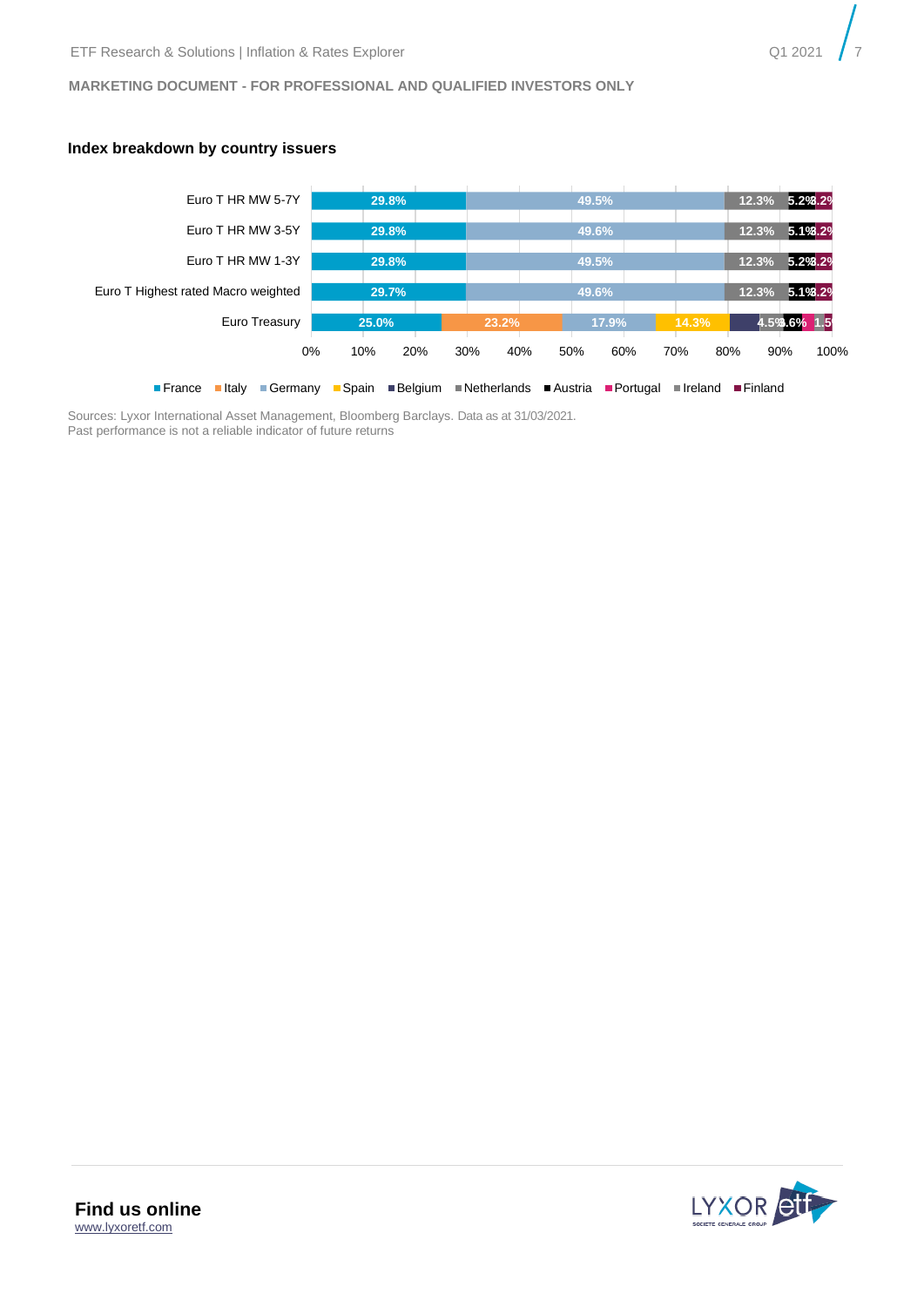# <span id="page-7-0"></span>Inflation-linked bonds

Bloomberg Barclays Euro Inflation Linked - All CPI Index and buckets

#### **Index performance**





Base 100 = 01/06/2016

Sources: Lyxor International Asset Management, Bloomberg Barclays. Data as at 31/03/2021.

Past performance is not a reliable indicator of future returns

|                 | <b>Duration</b> | <b>Yield to</b><br>Worst <sup>1</sup> | QoQ yield<br>change<br>(in bps) | Q1 2021  | Q4 2020 | 2020     |
|-----------------|-----------------|---------------------------------------|---------------------------------|----------|---------|----------|
| Euro ILB        | 8.5             | $-1.35%$                              | $-28.0$                         | 1.22%    | 3.13%   | 3.21%    |
| Euro Treasury   | 8.6             | $-0.03\%$                             | 19.4                            | $-2.35%$ | 1.23%   | 4.98%    |
| Euro ILB 1-3Y   | 2.0             | $-1.82%$                              | $-61.0$                         | 1.12%    | 0.95%   | $-0.75%$ |
| Euro ILB 3-5Y   | 3.5             | $-1.72\%$                             | $-46.0$                         | 1.56%    | 1.55%   | 0.02%    |
| Euro ILB 5-7Y   | 5.6             | $-1.59%$                              | $-37.0$                         | 2.00%    | 2.14%   | 0.84%    |
| Euro ILB 7-10Y  | 8.3             | $-1.30\%$                             | $-20.0$                         | 1.75%    | 2.85%   | 1.89%    |
| Euro ILB 10-15Y | 11.7            | $-0.84%$                              | $-22.0$                         | 1.87%    | 5.37%   | $6.77\%$ |
| Euro ILB $15Y+$ | 20.5            | $-0.86%$                              | 8.0                             | $-0.69%$ | 6.36%   | 11.70%   |

Sources: Lyxor International Asset Management, Bloomberg Barclays. Data as at 31/03/2021. Performance is stated in USD and in gross total return. Past performance is not a reliable indicator of future returns

#### **Index breakdown by maturity buckets**



Sources: Lyxor International Asset Management, Bloomberg Barclays. Data as at 31/03/2021. Past performance is not a reliable indicator of future returns

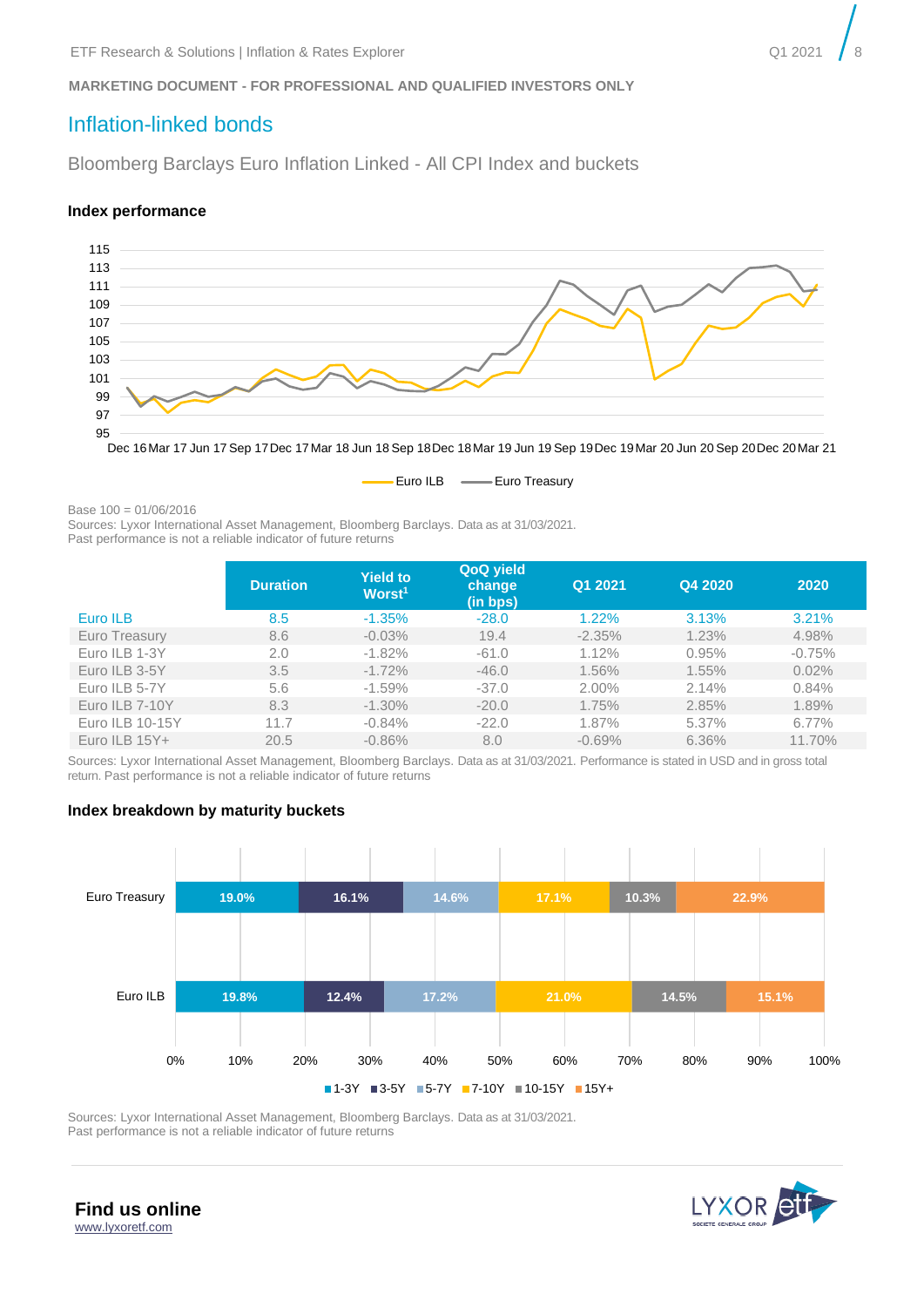# <span id="page-8-0"></span>10 Year Inflation Expectations

iBoxx EUR Breakeven Euro Inflation France & Germany Index iBoxx EUR Inverse Breakeven Euro-Inflation France & Germany Index

#### **Index performance**



Dec 16 Mar 17 Jun 17 Sep 17 Dec 17 Mar 18 Jun 18 Sep 18 Dec 18 Mar 19 Jun 19 Sep 19 Dec 19 Mar 20 Jun 20 Sep 20 Dec 20 Mar 21



Base 100 = 01/06/2016

Sources: Lyxor International Asset Management, Markit. Data as at 31/03/2021.

Past performance is not a reliable indicator of future returns

|                                    | Q1 2021  | Q4 2020   | 2020     | 2019     |
|------------------------------------|----------|-----------|----------|----------|
| Inflation expectations EUR         | 2.50%    | 1.17%     | $-2.52%$ | $-1.23%$ |
| Inverse inflation expectations EUR | $-2.82%$ | $-1.57\%$ | 0.70%    | $-0.27%$ |
| Germany ILB 1-10Y                  | 1.47%    | $1.41\%$  | $-0.29%$ | 0.17%    |
| Germany Treasury 1-10Y             | $-0.85%$ | $-0.02%$  | $0.77\%$ | 0.73%    |
| France ILB 1-10Y                   | 1.28%    | 1.42%     | $-0.35%$ | 1.42%    |
| France Treasury 1-10Y              | $-1.03%$ | 0.25%     | 1.49%    | 1.92%    |

Sources: Lyxor International Asset Management, Markit. Data as at 31/03/2021. Performance is stated in USD and in gross total return. Past performance is not a reliable indicator of future returns

#### **Average repo return**



Sources: Lyxor International Asset Management, Markit. Data as at 31/03/2021. Past performance is not a reliable indicator of future returns.

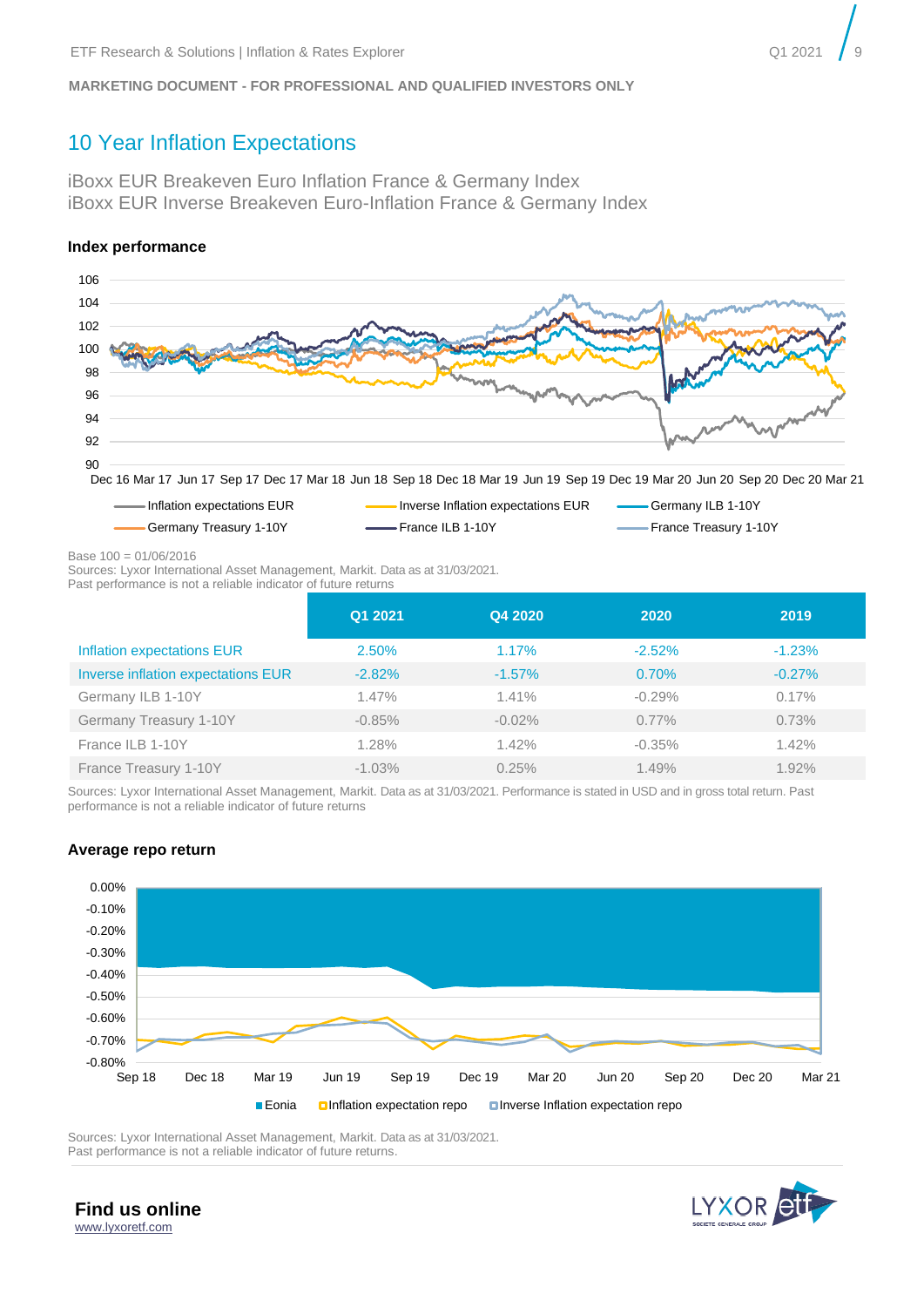





Sources: Lyxor International Asset Management, Markit. Data as at 31/03/2021.

## iBoxx EUR Breakeven Euro Inflation France & Germany Index

The index performance is the result of:

- The difference between the realised daily returns of the Inflation-Linked Bonds (ILB) basket and the EUR Treasuries (EUT) bond basket
- This performance is adjusted for the cost of repo and rebalancing, when applicable.

|                                        | Q1 2021<br><b>Performance</b>                           |              | Q4 2020<br><b>Performance</b> |              | 2020<br><b>Performance</b> |              | 2019<br><b>Performance</b> |              |  |  |
|----------------------------------------|---------------------------------------------------------|--------------|-------------------------------|--------------|----------------------------|--------------|----------------------------|--------------|--|--|
| Inflation-linked basket<br>performance | 1.28%                                                   | <b>ILB</b>   | 1.67%                         | <b>ILB</b>   | $-0.20%$                   | <b>ILB</b>   | 1.69%                      | <b>ILB</b>   |  |  |
| Treasuries basket performance          | $-1.38%$                                                | <b>Treas</b> | 0.28%                         | <b>Treas</b> | 1.44%                      | <b>Treas</b> | 2.18%                      | <b>Treas</b> |  |  |
| <b>Average Scaling Factor</b>          | 100.12%                                                 | <b>SF</b>    | 100.12%                       | <b>SF</b>    | 100.42%                    | <b>SF</b>    | 100.1%                     | <b>SF</b>    |  |  |
| Average Repo return                    | $-0.18%$                                                | <b>Repo</b>  | $-0.18%$                      | <b>Repo</b>  | $-0.71%$                   | <b>Repo</b>  | $-0.66%$                   | <b>Repo</b>  |  |  |
| Rebalancing costs                      | 0.01%                                                   | <b>RC</b>    | 0.02%                         | <b>RC</b>    | 0.18%                      | <b>RC</b>    | 0.06%                      | <b>RC</b>    |  |  |
|                                        | <b>Estimated performance Inflation expectations EUR</b> |              |                               |              |                            |              |                            |              |  |  |
| ILB - SF * (Treas- Repo) - RC          | 2.47%                                                   |              | 1.19%                         |              | $-2.52%$                   |              | $-1.22%$                   |              |  |  |
| Actual index performance               | 2.50%                                                   |              | 1.17%                         |              | $-2.52%$                   |              | $-1.23%$                   |              |  |  |

Sources: Lyxor International Asset Management, Markit. Data as at 31/03/2021. Past performance is not a reliable indicator of future returns

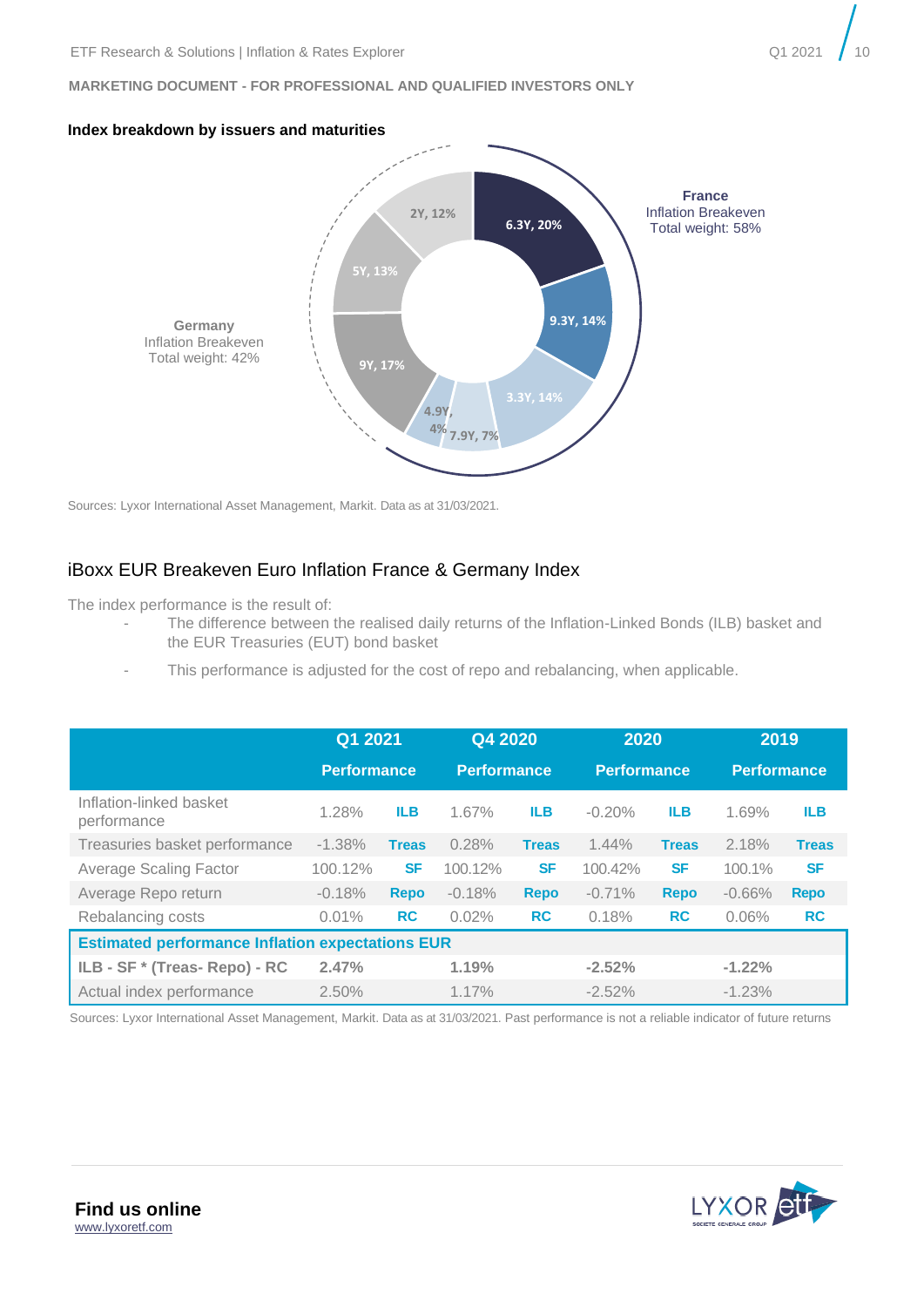### iBoxx EUR Inverse Breakeven Euro-Inflation France & Germany Index

The index performance is the result of:

- The difference between the realised daily returns of the EUR Treasuries bond basket (EUT) and the Inflation-Linked Bonds (ILB) basket.
- This performance is adjusted for the cost of repo and rebalancing, when applicable.

|                                                                 | Q1 2021<br><b>Performance</b> |              | Q4 2020<br><b>Performance</b> |              | 2020<br><b>Performance</b> |              | 2019<br><b>Performance</b> |              |  |  |
|-----------------------------------------------------------------|-------------------------------|--------------|-------------------------------|--------------|----------------------------|--------------|----------------------------|--------------|--|--|
| Inflation-linked basket<br>performance                          | 1.28%                         | <b>ILB</b>   | 1.67%                         | <b>ILB</b>   | $-0.20%$                   | <b>ILB</b>   | 1.69%                      | <b>ILB</b>   |  |  |
| Treasuries basket performance                                   | $-1.38%$                      | <b>Treas</b> | 0.28%                         | <b>Treas</b> | 1.44%                      | <b>Treas</b> | 2.18%                      | <b>Treas</b> |  |  |
| <b>Average Scaling Factor</b>                                   | 99.88%                        | <b>SF</b>    | 99.88%                        | <b>SF</b>    | 99.59%                     | <b>SF</b>    | 99.90%                     | <b>SF</b>    |  |  |
| Average Repo return                                             | $-0.12%$                      | <b>Repo</b>  | $-0.18%$                      | Repo         | $-0.71%$                   | <b>Repo</b>  | $-0.66%$                   | <b>Repo</b>  |  |  |
| Rebalancing costs                                               | 0.01%                         | <b>RC</b>    | 0.02%                         | <b>RC</b>    | 0.18%                      | <b>RC</b>    | 0.07%                      | <b>RC</b>    |  |  |
| <b>Estimated performance Inverse Inflation expectations EUR</b> |                               |              |                               |              |                            |              |                            |              |  |  |
| Treas - SF * (ILB - Repo) - RC                                  | $-2.85%$                      |              | $-1.58%$                      |              | 0.74%                      |              | $-0.24%$                   |              |  |  |
| Actual index performance                                        | $-2.82%$                      |              | $-1.57\%$                     |              | 0.70%                      |              | $-0.27%$                   |              |  |  |

Sources: Lyxor International Asset Management, Markit. Data as at 31/03/2021. Past performance is not a reliable indicator of future returns

#### How does the index behave vs. the theoretical EUR breakeven inflation rate?

The index is designed to capture changes in breakeven inflation rate. Due to the non-linear relationship between changes in yield, return and fluctuations in market supply and demand, the magnitude of Index movements compared to changes in breakeven inflation varies from time to time.

The comparison between the index level and the breakeven rate can only be directional. The relationship between the changes in the two series is, however, clearly visible (chart below).

Historically, across the entries sample period, **a 1% absolute change in the breakeven inflation rate corresponded to an approximately 4% change in the index level**.

*The correlation level can vary over time and should not be used as a systematic rule.* 

#### **Markit iBoxx EUR breakeven Euro – inflation France & Germany vs changes in average breakeven\***



\*based on monthly observation. Sources: Lyxor International Asset Management, Markit. Data as at 31/03/2021. Past performance is not a reliable indicator of future returns.



**Find us online** [www.lyxoretf.com](file://///EUR.MSD.WORLD.SOCGEN/groupdir/SGCIB/FR/LYXOR-ETF-RESSOL/research-and-solutions/1.publications/6.tactical-expert-view/Coronavirus/www.lyxoretf.com)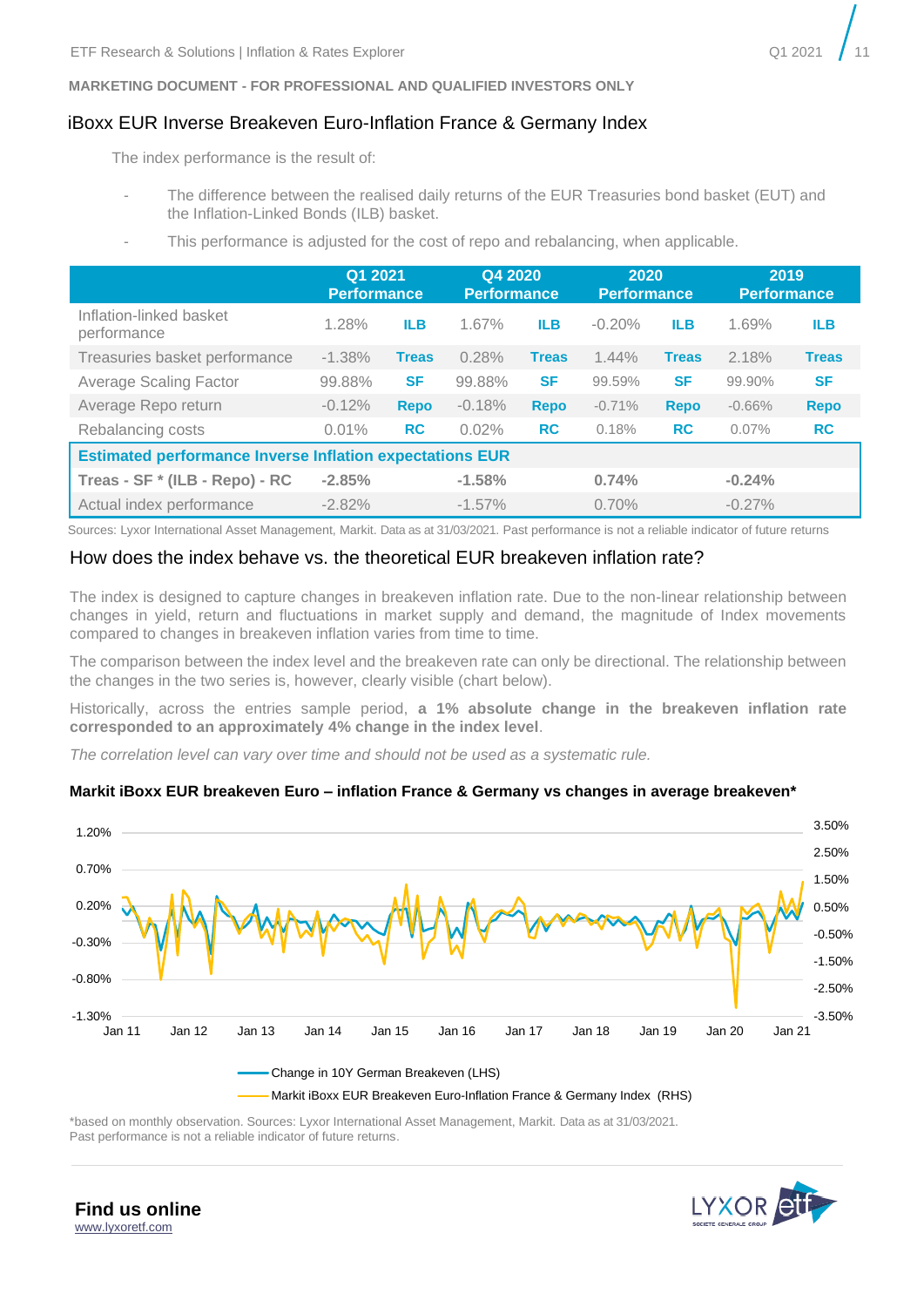# <span id="page-11-0"></span>Curve strategies

Solactive EUR Daily (x7) Flattener 2-10 Index Solactive EUR Daily (x7) Steepener 2-10 Index

#### **Index performance**



Base 100 = 01/06/2016

Sources: Lyxor International Asset Management, Solactive, Bloomberg. Data as at 31/03/2021.

Past performance is not a reliable indicator of future returns

|                            | Q1 2021   | Q4 2020  | Q3 2020  | 2020      |
|----------------------------|-----------|----------|----------|-----------|
| Steepener EUR 2-10Y        | 1.20%     | $-0.68%$ | $-0.64%$ | $-3.62%$  |
| <b>Flattener EUR 2-10Y</b> | $-1.48%$  | 0.39%    | $0.34\%$ | 2.52%     |
| Germany Treasury 1-3Y      | $-0.26%$  | $-0.16%$ | $-0.18%$ | $-0.59\%$ |
| Germany Treasury 7-10Y     | $-1.82\%$ | $0.22\%$ | 0.28%    | 2.74%     |

Steepener EUR 2-10Y **Filly Flattener EUR 2-10Y**  Germany Treasury 1-3Y **-** Germany Treasury 7-10Y

Sources: Lyxor International Asset Management, Solactive. Data as at 31/03/2021. Performance is stated in USD and in gross total return. Past performance is not a reliable indicator of future returns.

#### Index performance analysis

|                                                      | Q1 2021            |                  |                                      |     | Q4 2020            |                  |                                      | 2020 |                    |                  |                                          |     |
|------------------------------------------------------|--------------------|------------------|--------------------------------------|-----|--------------------|------------------|--------------------------------------|------|--------------------|------------------|------------------------------------------|-----|
|                                                      | <b>Performance</b> |                  | Average<br>weight over<br>the period |     | <b>Performance</b> |                  | Average<br>weight over<br>the period |      | <b>Performance</b> |                  | <b>Average weight</b><br>over the period |     |
| 10Y Future basket                                    | $-1.96%$           | F <sup>10Y</sup> | 80.7%                                | (a) | 0.45%              | F <sup>10Y</sup> | 78.5%                                | (a)  | 4.32%              | F <sup>10Y</sup> | 78.4%                                    | (a) |
| 2Y Future basket                                     | $-0.05%$           | $F^{2Y}$         | 366.2%                               | (b) | $-0.05%$           | $F^{2Y}$         | 365.8%                               | (b)  | 0.06%              | $F^{2Y}$         | 367.5%                                   | (b) |
| Cash                                                 | $-0.12%$           | <b>Csh</b>       |                                      |     | $-0.12%$           | <b>Csh</b>       |                                      |      | $-0.47%$           | <b>Csh</b>       |                                          |     |
| <b>Transaction costs</b>                             | 0.03%              | <b>TC</b>        |                                      |     | 0.03%              | <b>TC</b>        |                                      |      | 0.14%              | <b>TC</b>        |                                          |     |
| <b>Estimated performance Steepener EUR</b>           |                    |                  |                                      |     |                    |                  |                                      |      |                    |                  |                                          |     |
| (b)*F <sup>2Y</sup> - (a)*F <sup>10Y</sup> + Csh -TC |                    |                  | 1.25%                                |     |                    | $-0.68%$         |                                      |      |                    | $-3.76%$         |                                          |     |
| Actual index performance                             |                    | 1.20%            |                                      |     |                    | $-0.68%$         |                                      |      |                    | $-3.62%$         |                                          |     |
| <b>Estimated performance Flattener EUR</b>           |                    |                  |                                      |     |                    |                  |                                      |      |                    |                  |                                          |     |
| (a)*F <sup>10Y</sup> - (b)*F <sup>2Y</sup> + Csh -TC |                    |                  | $-1.55%$                             |     |                    | 0.38%            |                                      |      |                    | 2.55%            |                                          |     |
| Actual index performance                             |                    | $-1.48%$         |                                      |     |                    | 0.39%            |                                      |      |                    | 2.52%            |                                          |     |

Sources: Lyxor International Asset Management, Solactive, Bloomberg. Data as at 31/03/2021. Past performance is not a reliable indicator of future returns

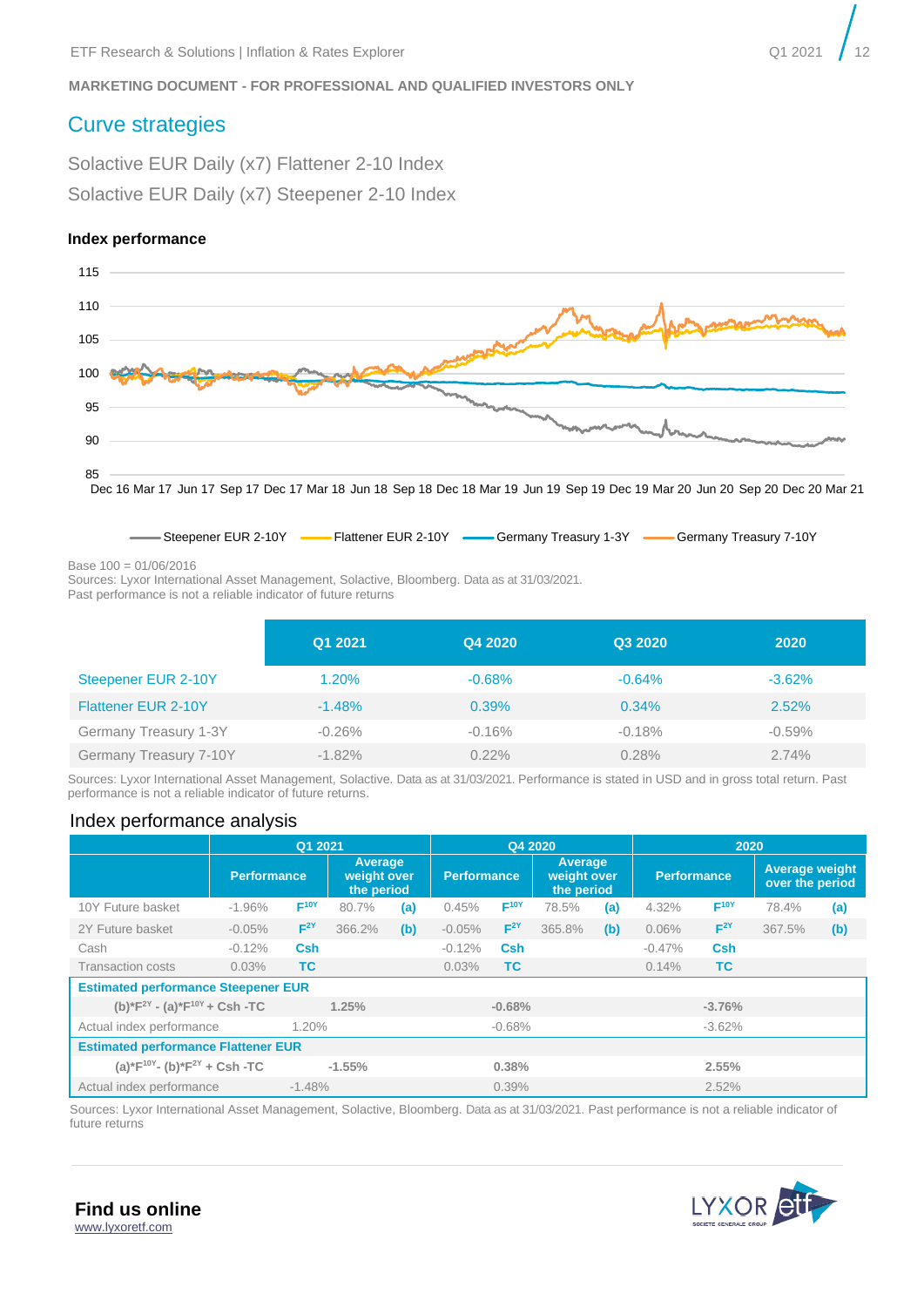#### How does the index behave vs. the 2-10yr differential in Bund yields?

The index is designed to capture changes in the 2-10Y yield differential in Bund yields. Due to the non-linear relationship between changes in yield and return and fluctuations in market supply and demand, the magnitude of Index movements compared to changes in breakeven inflation varies from time to time.

The comparison between the index level and the yield differential can only be directional. The relationship between the changes in the two series is, however, clearly visible (chart below).

Historically, across the entries sample period, **a 1bp absolute change in the 2-10yr Bund yield differential corresponded to an approximately 7bp change in the index level**.

*The correlation level can vary over time and should not be used as a systematic rule.* 

#### **Solactive EUR Daily (7x) Steepener 2-10yr vs changes in average 2-10yr yield differential\***



\*based on monthly observation

Sources: Lyxor International Asset Management, Solactive, Bloomberg. Data as at 31/03/2021. Past performance is not a reliable indicator of future returns

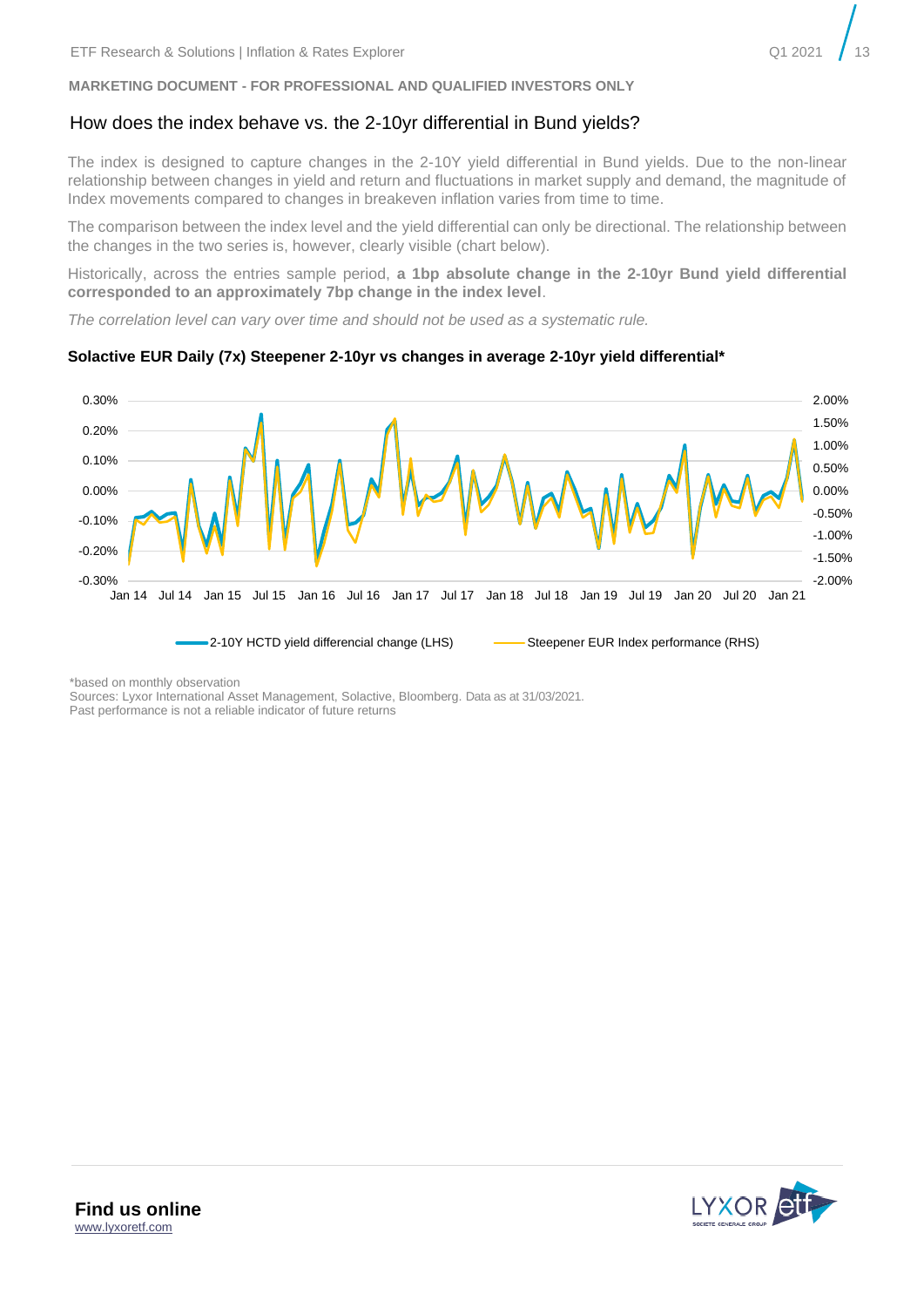#### **Knowing your risk**

It is important for potential investors to evaluate the risks described below and in the fund prospectus on our website www.lyxoretf.com

#### Capital at risk

ETFs are tracking instruments: Their risk profile is similar to a direct investment in the Underlying index. Investors' capital is fully at risk and investors may not get back the amount originally invested.

#### Replication risk

The fund objectives might not be reached due to unexpected events on the underlying markets which will impact the index calculation and the efficient fund replication.

#### Counterparty risk

With synthetic ETFs, investors are exposed to risks resulting from the use of an OTC swap with Societe Generale. In-line with UCITS guidelines, the exposure to Société Générale cannot exceed 10% of the total fund assets. Physically replicated ETFs may have counterparty risk if they use a securities lending programme.

#### Concentration Risk

Thematic and Smart Beta ETFs select stocks or bonds for their portfolio from the original benchmark index. Where selection rules are extensive it can lead to a more concentrated portfolio where risk is spread over fewer stocks than the original benchmark.

#### **Bloomberg**

#### BLOOMBERG® is a trademark and service mark of Bloomberg Finance L.P. and its affiliates (collectively "Bloomberg"). BARCLAYS® is a trademark and service mark of Barclays Bank Plc (collectively with its affiliates, "Barclays"), used under license. Bloomberg or Bloomberg's licensors, including Barclays, own all proprietary rights in the Bloomberg Barclays Indices. Neither Bloomberg nor Barclays is affiliated with Lyxor International Asset Management, and neither approves, endorses, reviews or recommends the Sub-Funds. Neither Bloomberg nor Barclays guarantees the timeliness, accurateness or completeness of any data or information relating to the Indices, and neither shall be liable in any way to Lyxor International Asset Management, investors in the Sub-Funds or other third parties in respect of the use or accuracy of the Benchmark Indices or any data included therein.

#### **Markit**

The Benchmark Index referred to here is the property of Markit Indices Limited (the "Index Sponsor") and it is used under license for the Sub-Fund. The parties agree that the Index Sponsor does not approve, endorse or recommend the Sub-Fund. Under no circumstances does the Index Sponsor provide any guarantee - whether explicit or implicit (including but not limited to the commercial value or appropriateness for any specific use or utilisation) - pertaining to the Benchmark Index or any data included in or linked to the Benchmark Index and, in particular, declines any guarantee relating to the quality, accuracy and/or exhaustiveness of the Benchmark Index or the data included in or linked to the Benchmark Index, or the results obtained from use of the Benchmark Index and/or the composition of the Benchmark Index at a given date or moment, likewise the financial rating of any issuing entity or any credit or similar event (irrespective of the definition of such) relating to a bond in the Index at a given date or at any other time. The Index Sponsor cannot be held liable for any reason whatsoever in terms of an error in the Benchmark Index, and the Index Sponsor is not required to inform of such an error, in the event it would occur. Under no circumstances does the Index Sponsor issue a recommendation to buy or sell the Sub-Fund nor does it express an opinion concerning the ability of the Benchmark Index to replicate the performance of the markets in question or concerning the Benchmark Index or any transaction or product related to it, or indeed the corresponding risks. The Index Sponsor is under no obligation to take the needs of a third party into consideration during the determination, modification in the composition or calculation of the Benchmark Index. The purchaser or a seller of the Sub-Fund and the Index Sponsor cannot be held liable in the event the Index Sponsor does not take the necessary measures in determining, adjusting or calculating the Benchmark Index. The Index Sponsor and its related companies retain the right to process any of the bonds making up the Index, and may, when permitted, accept deposits, make loans or perform any other credit activity, and more generally carry out all or any investment banking and finance service or other commercial activity with these bonds' issuers or their related companies, and they may enter into such activities as though the Index did not exist, without taking into account any consequences such action may have on the Benchmark Index or the Sub-Fund.

#### Underlying risk

The Underlying index of a Lyxor ETF may be complex and volatile. For example, when investing in commodities, the Underlying index is calculated with reference to commodity futures contracts exposing the investor to a liquidity risk linked to costs such as cost of carry and transportation. ETFs exposed to Emerging Markets carry a greater risk of potential loss than investment in Developed Markets as they are exposed to a wide range of unpredictable Emerging Market risks.

#### Currency risk

ETFs may be exposed to currency risk if the ETF is denominated in a currency different to that of the Underlying index they are tracking. This means that exchange rate fluctuations could have a negative or positive effect on returns.

#### Liquidity risk

Liquidity is provided by registered market-makers on the respective stock exchange where the ETF is listed, including Societe Generale. On exchange, liquidity may be limited as a result of a suspension in the underlying market represented by the Underlying index tracked by the ETF; a failure in the systems of one of the relevant stock exchanges, or other marketmaker systems; or an abnormal trading situation or event.



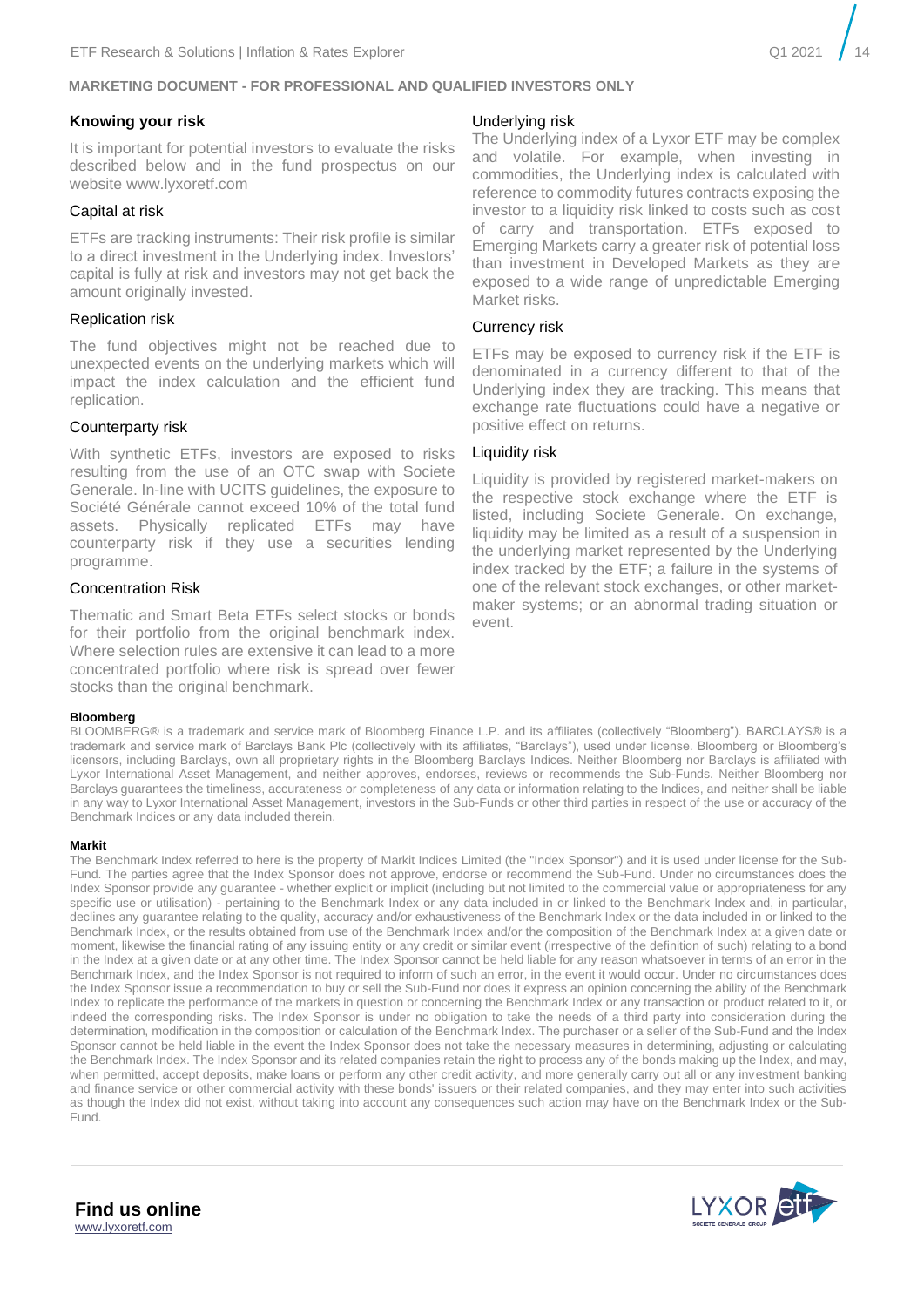#### **Solactive**

The Sub-Fund is not sponsored, promoted, sold or supported in any other manner by Solactive AG nor does Solactive AG offer any express or implicit guarantee or assurance either with regard to the results of using the Index and/or Index trade mark or the Index Price at any time or in any other respect. The Index is calculated and published by Solactive AG. Solactive AG uses its best efforts to ensure that the Index is calculated correctly. Irrespective of its obligations towards the issuer, Solactive AG has no obligation to point out errors in the Index to third parties including but not limited to investors and/or financial intermediaries of the Sub-Fund. Neither publication of the Index by Solactive AG nor the licensing of the Index or Index trade mark for the purpose of use in connection with the Sub-Fund constitutes a recommendation by Solactive AG to invest capital in the Sub-Fund nor does it in any way represent an assurance or opinion of Solactive AG with regard to any investment in the Sub-Fund. Solactive AG will not be responsible for the consequences of reliance upon any opinion or statement contained herein or for any omission.

#### **Important information**

This message is a product of LIAM sales group and is not a product of LIAM Cross Asset Research Department. It is not intended for use by or targeted at retail clients. The circumstances in which this message has been produced are such that it may not be characterised as independent investment research and should be treated as a marketing communication even if it contains a research recommendation. For more, visit our global research disclosure website www.lyxoretf.com/compliance.

This document is for the exclusive use of investors acting on their own account and categorised either as "eligible counterparties" or "professional clients" within the meaning of markets in financial instruments directive 2014/65/EU. This communication is not directed at retail clients. Except in the UK, where the document is issued by Lyxor Asset Management UK LLP, which is authorized and regulated by the Financial Conduct Authority in the UK under Registration Number 435658, this document is issued by Lyxor International Asset Management (LIAM), a French management company authorized by the Autorité des marchés financiers and placed under the regulations of the UCITS (2014/91/EU) and AIFM (2011/61/EU) Directives. Société Générale is a French credit institution (bank) authorised by the Autorité de contrôle prudentiel et de résolution (the French Prudential Control Authority). Some of the funds described in this brochure are subfunds of either Multi Units Luxembourg or Lyxor Index Fund, being both investment companies with Variable Capital (SICAV) incorporated under Luxembourg Law, listed on the official list of Undertakings for Collective Investment, and have been approved and authorised by the CSSF under Part I of the Luxembourg Law of 17th December 2010 (the "2010 Law") on Undertakings for Collective Investment in accordance with provisions of the Directive 2009/65/EC (the "2009 Directive") and subject to the supervision of the Commission de Surveillance du Secteur Financier (CSSF).

Alternatively, some of the funds described in this document are either (i) French FCPs (fonds commun de placement) or (ii) sub-funds of Multi Units France a French SICAV, both the French FCPs and sub-funds of Multi Units France are incorporated under the French Law and approved by the French Autorité des marchés financiers. Each fund complies with the UCITS Directive (2009/65/CE) and has been approved by the French Autorité des marchés financiers. Société Générale and Lyxor AM recommend that investors read carefully the "risk factors" section of the product's prospectus and Key Investor Information Document (KIID). The prospectus and the KIID are available in French on the website of the AMF (www.amf-france.org). The prospectus in English and the KIID in the relevant local language (for all the countries referred to, in this document as a country in which a public offer of the product is authorised) are available free of charge on Lyxor etf. com or upon request to clientservices-etf@ lyxor.com. The products are the object of market-making contracts, the purpose of which is to ensure the liquidity of the products on NYSE Euronext Paris, Deutsche Boerse (Xetra) and the London Stock Exchange, assuming normal market conditions and normally functioning computer systems. Units of a specific UCITS ETF managed by an asset manager and purchased on the secondary market cannot usually be sold directly back to the asset manager itself.

Investors must buy and sell units on a secondary market with the assistance of an intermediary (e.g. a stockbroker) and may incur fees for doing so. In addition, investors may pay more than the current net asset value when selling them. Updated composition of the product's investment portfolio is available on www. lyxoretf.com. In addition, the indicative net asset value is published on the Reuters and Bloomberg pages of the product and might also be mentioned on the websites of the stock exchanges where the product is listed. Prior to investing in the product, investors should seek independent financial, tax, accounting and legal advice. It is each investor's responsibility to ascertain that it is authorised to subscribe or invest into this product. This document together with the prospectus and/or more generally any information or documents with respect to or in connection with the Fund does not constitute an offer for sale or solicitation of an offer for sale in any jurisdiction (i) in which such offer or solicitation is not authorized, (ii) in which the person making such offer or solicitation is not qualified to do so, or (iii) to any person to whom it is unlawful to make such offer or solicitation. In addition, the shares are not registered under the U.S Securities Act of 1933 and may not be directly or indirectly offered or sold in the United States (including its territories or possessions) or to or for the benefit of a U.S Person (being a "United State Person" within the meaning of Regulation S under the Securities Act of 1933 of the United States, as amended, and/or any person not included in the definition of "Non-United States Person" within the meaning of Section 4.7 (a) (1) (iv) of the rules of the U.S. Commodity Futures Trading Commission.). No U.S federal or state securities commission has reviewed or approved this document and more generally any documents with respect to or in connection with the fund. Any representation to the contrary is a criminal offence. This document is of a commercial nature and not of a regulatory nature. This document does not constitute an offer, or an invitation to make an offer, from Société Générale, Lyxor Asset Management (together with its affiliates, Lyxor AM) or any of their respective subsidiaries to purchase or sell the product referred to herein. These funds include a risk of capital loss. The redemption value of this fund may be less than the amount initially invested. The value of this fund can go down as well as up and the return upon the investment will therefore necessarily be variable. In a worst-case scenario, investors could sustain the loss of their entire investment. This document is confidential and may be neither communicated to any third party (with the exception of external advisors on the condition that they themselves respect this confidentiality undertaking) nor copied in whole or in part, without the prior written consent of Lyxor AM or Société Générale. The obtaining of the tax advantages or treatments defined in this document (as the case may be) depends on each investor's particular tax status, the jurisdiction from which it invests as well as applicable laws. This tax treatment can be modified at any time. We recommend to investors who wish to obtain further information on their tax status that they seek assistance from their tax advisor. The attention of the investor is drawn to the fact that the net asset value stated in this document (as the case may be) cannot be used as a basis for subscriptions and/or redemptions. The market information displayed in this document is based on data at a given moment and may change from time to time.